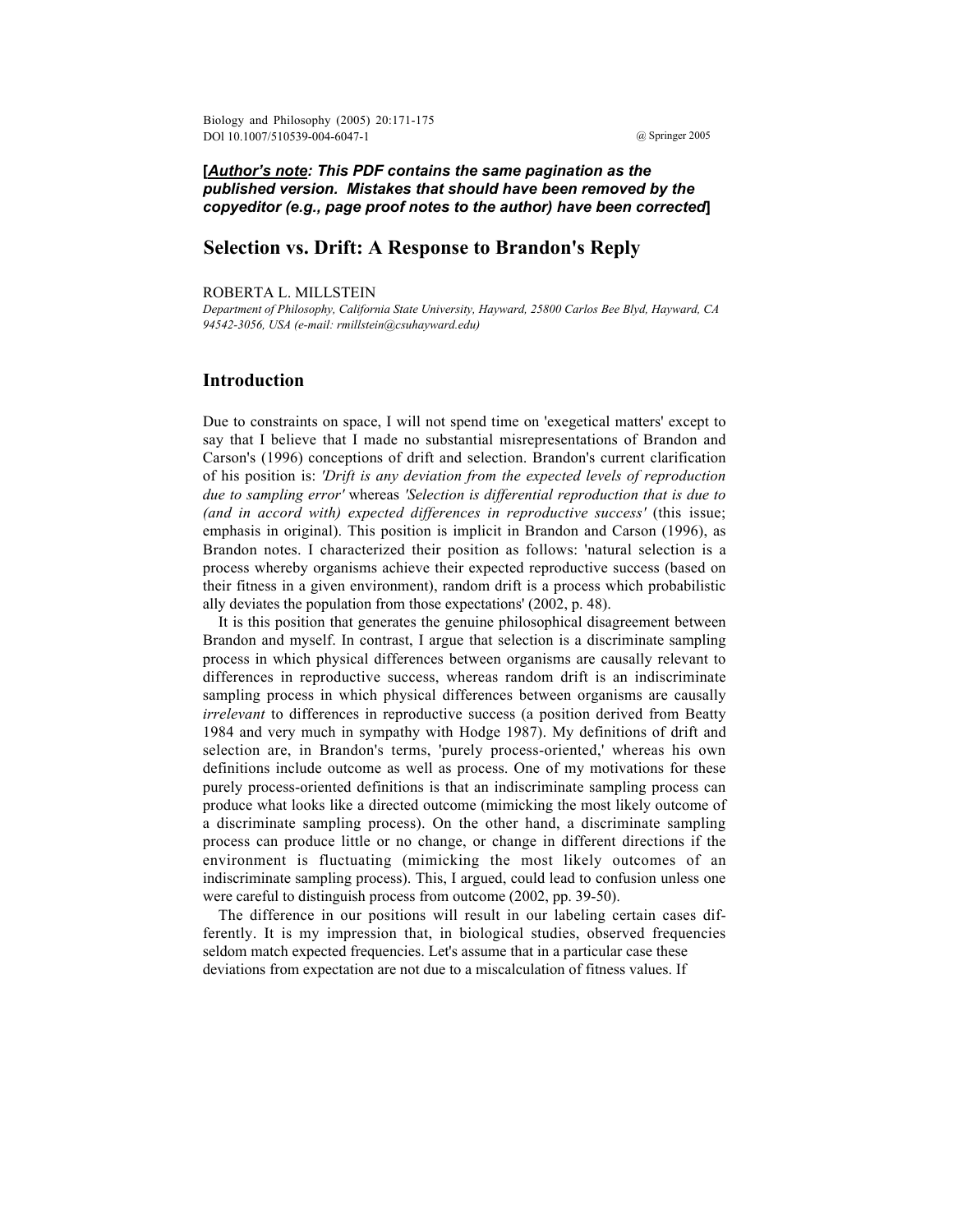the deviation from fitness expectations is due to the 'sampling error' of a finite population and not to indeterministic processes, Brandon would attribute the deviation to drift. I, on the other hand, would label the deviations from expectations as drift if and only if there were no physical differences that were causally relevant to the change in frequency. If there were causally relevant physical differences, then I would attribute the change to selection.

## Response to criticisms

Brandon states that my view is a 'non-starter.' I identify the following three objections to my position in Brandon's reply: (1) it 'does not map well onto the ways biologists differentiate drift from selection;' (2) selection and drift are the same process - sampling; and (3) the large majority of biological cases are not cases of indiscriminate sampling. I will respond to each of these criticisms in turn.

*1.*

Brandon's first criticism is that my definitions are not consistent with the way these terms are used by biologists, in spite of my argument (2002, pp. 4445) that my definitions make sense of studies such as Grant and Grant's (1989). The quote cited above, stating that my definitions do not map well onto those of biologists, is immediately followed by an abstract discussion of sampling balls from an urn rather than an actual biological example. More to the point, in a footnote, Brandon states that his definition of drift is consistent with textbooks such as Roughgarden's. I do not deny that biologists (and philosophers) sometimes use definitions close to those of Brandon's. Rather, my claim was that biologists and philosophers also sometimes use the definitions that I identify, leading to confusion when one changes between the different sets of definitions (2002, pp. 39-50).1

I also claim that the definitions that I endorse make better sense of the neutralist/selectionist debate (2002, pp. 50-51). (Brandon correctly identifies making sense of the debate as my primary motivation and says that he shares this motivation as well). That is, my definitions make better sense of biologists' attempts to determine whether, for example, 'the great majority of evolutionary mutant substitutions at the molecular level are caused by random fixation through sampling drift, of selectively neutral (i.e., selectively equivalent) mutants under continued mutation pressure' (Kimura 1991, p. 5956). To a large extent, the debate between neutralists and selectionists is couched in terms of the prevalence of drift vs. the prevalence of selection in just the way that I have specified; the concern is whether variants are 'neutral' or

<sup>1</sup> Robert Skipper has suggested to me (personal communication) that the situation with regard to the concept of 'drift' may be analogous to the situation with regard to the concept of 'gene' with different usages for different circumstances.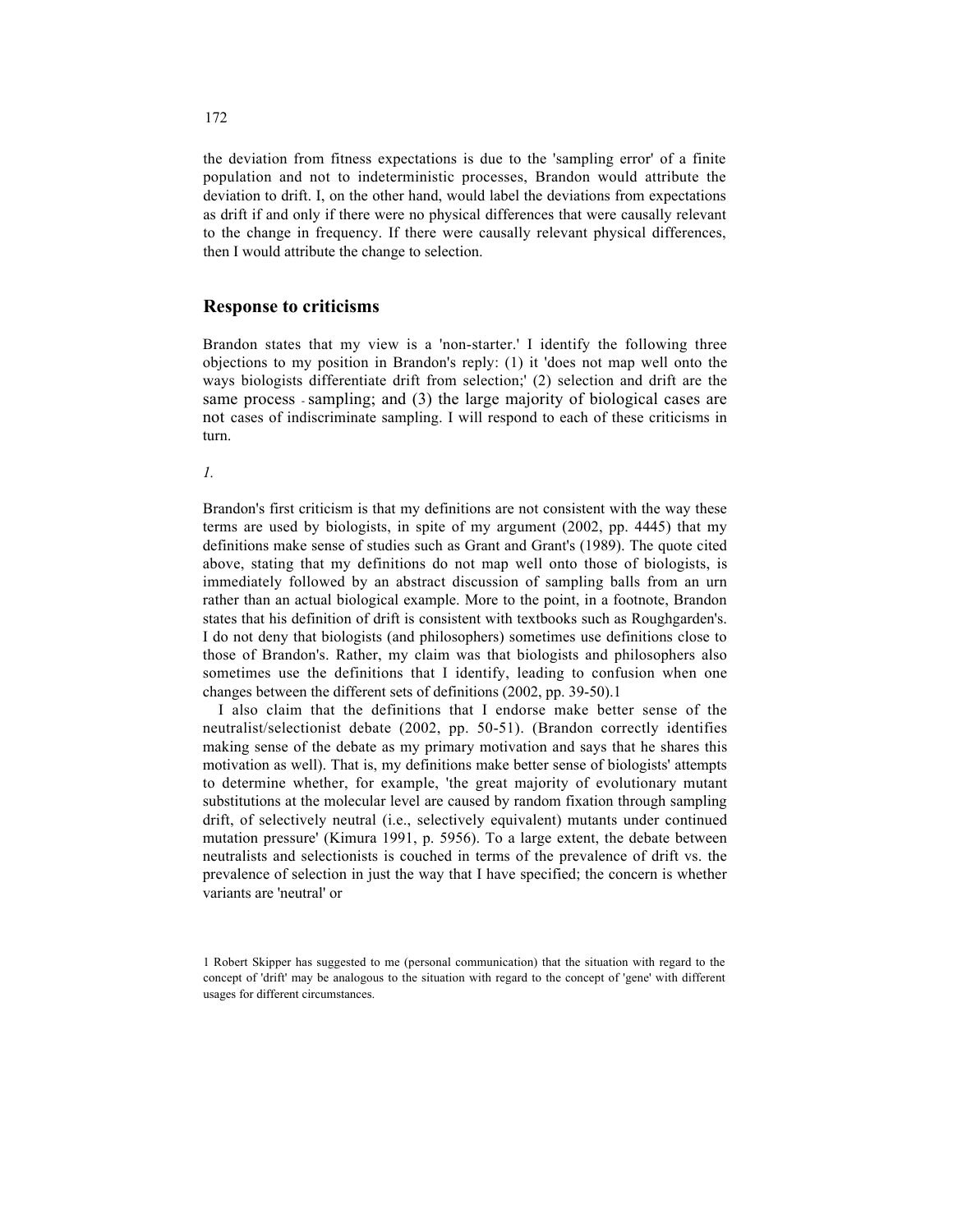not (i.e., causally irrelevant to differences in reproductive success or not), not over the extent of deviation from expectation.

*2.*

Brandon's second criticism is that selection and drift are the same process sampling. Brandon further elaborates on this claim by arguing that there is no qualitative difference between discriminate and indiscriminate sampling, only a quantitative one. With respect to Brandon's urn examples 1 and 3, Brandon states that 'Both setups will regularly lead to *results* that deviate from the expectation; the difference between them is quantitative, not qualitative' (this issue; emphasis added). My claim was that the *processes* of indiscriminate and discriminate sampling are distinct, not that the *outcomes* (i.e., the results) of discriminate and indiscriminate sample are distinct (2002, pp. 42-46). It is true that using outcomeoriented definitions, the differences look purely quantitative (in Brandon's example 1, approximately 37% of the outcomes will achieve the expected result in the long run, whereas in example 3, approximately 42% of the outcomes will achieve the expected result in the long run); but, as discussed above, my definitions are purely process-oriented, excluding outcome entirely. So, it would appear that Brandon's claim that there is no qualitative difference between discriminate and indiscriminate sampling is achieved by begging the question against me.

Brandon's claim is puzzling in light of his assertion that 'distributions of MPD are qualitatively distinct with respect to drift' because 'drift *cannot* occur with such a distribution' (this issue). Under my definition of drift, *selection* cannot occur; there are physical differences, but no fitness differences, for selection to act on. There seems to be no reason why the one case should count as a qualitative difference between selection and drift but not the other.

Moreover, the case can easily be made for a qualitative difference between discriminate and indiscriminate sampling. There is a qualitative difference between a population of finches under 'typical' conditions in which 'adult survival was generally unrelated to phenotype' (Grant and Grant 1989, p. 218) and a population of finches under post-EI Nino conditions in which 'presumed mortality' was 'nonrandom with respect to phenotype' and 'relatively longbilled birds were at a selective disadvantage' due to the absence of their favored food (Grant and Grant 1989, p. 221). Or, to use Brandon's hypothetical urn example, there is a qualitative difference between choosing where all balls have an equal chance of being picked because all are equally smooth and choosing where some balls are easier to pick than others because some are stickier.

#### *3.*

Brandon's third objection is that:

From a mathematical point of view, the equiprobable distribution and the finite set of MPD distributions represent an infinitesimally small fraction of the possible probability distributions. Were we to categorize sampling with an equiprobable distribution as drift and sampling with an MPD distribution as selection, we would be leaving all but an infinitesimally small fraction of cases uncategorized. Biologically things are probably worse still for this sort of strategy. Has any real biological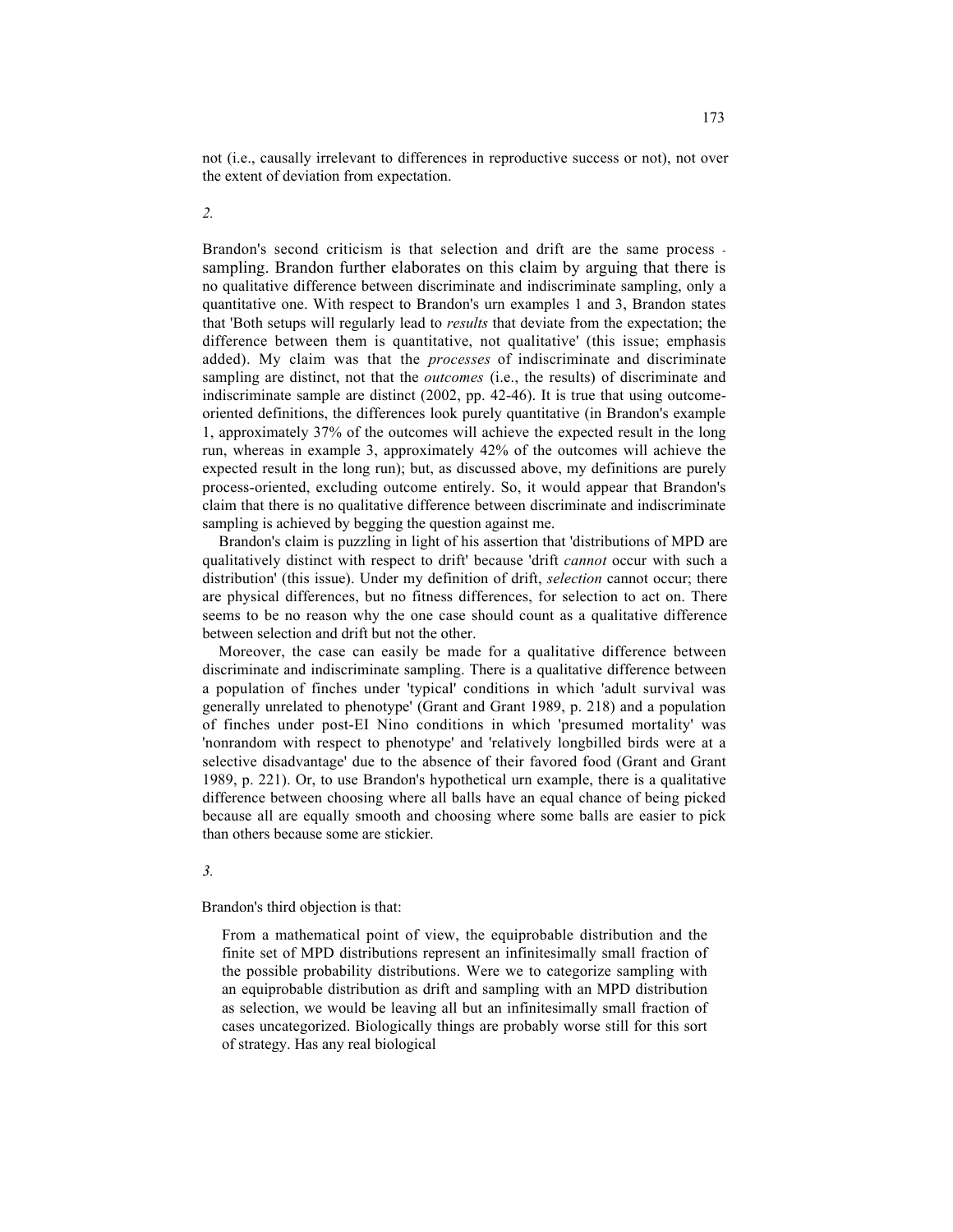population in the history of life on Earth ever realized one of these two extremes? I will not pretend to know the answer to that question, but I would not be surprised if it were no (this issue).

I do not discuss MPD distributions in my article and I share Brandon's intuition that there are probably no such populations in nature. However, evidence does exist for 'equiprobable distributions' in nature (to use Brandon's phrase). Certainly many biologists think that they have demonstrated, for example, molecular differences that have no phenotypic effect. As Kimura notes, 'The first definitive evidence supporting the neutral theory was the discovery that synonymous base substitutions, which do not cause amino-acid changes, almost always occur at much higher rate than nonsynonymous - that is, amino-acid altering substitutions' (1991, p. 5970). Of course, these claims can be controversial perhaps there is a selective difference between variants that we are unaware of - and that is why there is a neutralist/selectionist debate.

On Brandon's view, there is nothing to debate (he suspects there are no 'equiprobable distributions'), yet he says that he wants to do justice to the neutralist/selectionist debate. More to the point, my article and Brandon's reply address whether or not the *concepts* of drift and selection are distinct. If it were to turn out that the concept of drift has no applications in the real world, there would be no impact on the clarity of the two concepts. The criticism misses its mark.

## Conclusion

In sum, Brandon's three criticisms fail to overturn my position, and his own definitions do not do justice to the neutralist/selectionist debate. Nonetheless, Brandon's definitions are a viable alternative to my own. Moreover, he makes explicit and mounts a defense of definitions that are implicit in some biological and philosophical literature. The problem is that more than one set of definitions are implicit, and that has led to confusion. Given the prevalence of his definitions. I do not pretend to think that I can change the way that people use the terms 'drift' and 'selection.' Rather, I hope only that they are more careful when they do so.

### Acknowledgment

I would like to thank Robert Skipper for many useful comments and suggestions.

### References

Beatty J. 1984. Chance and natural selection. Philosophy of Science 51: 183-211. Brandon R. and Carson S. 1996. The indeterministic character of evolutionary theory: no 'No Hidden Variables' proof but no room for determinism either. Philosophy of Science 63: 315-337.